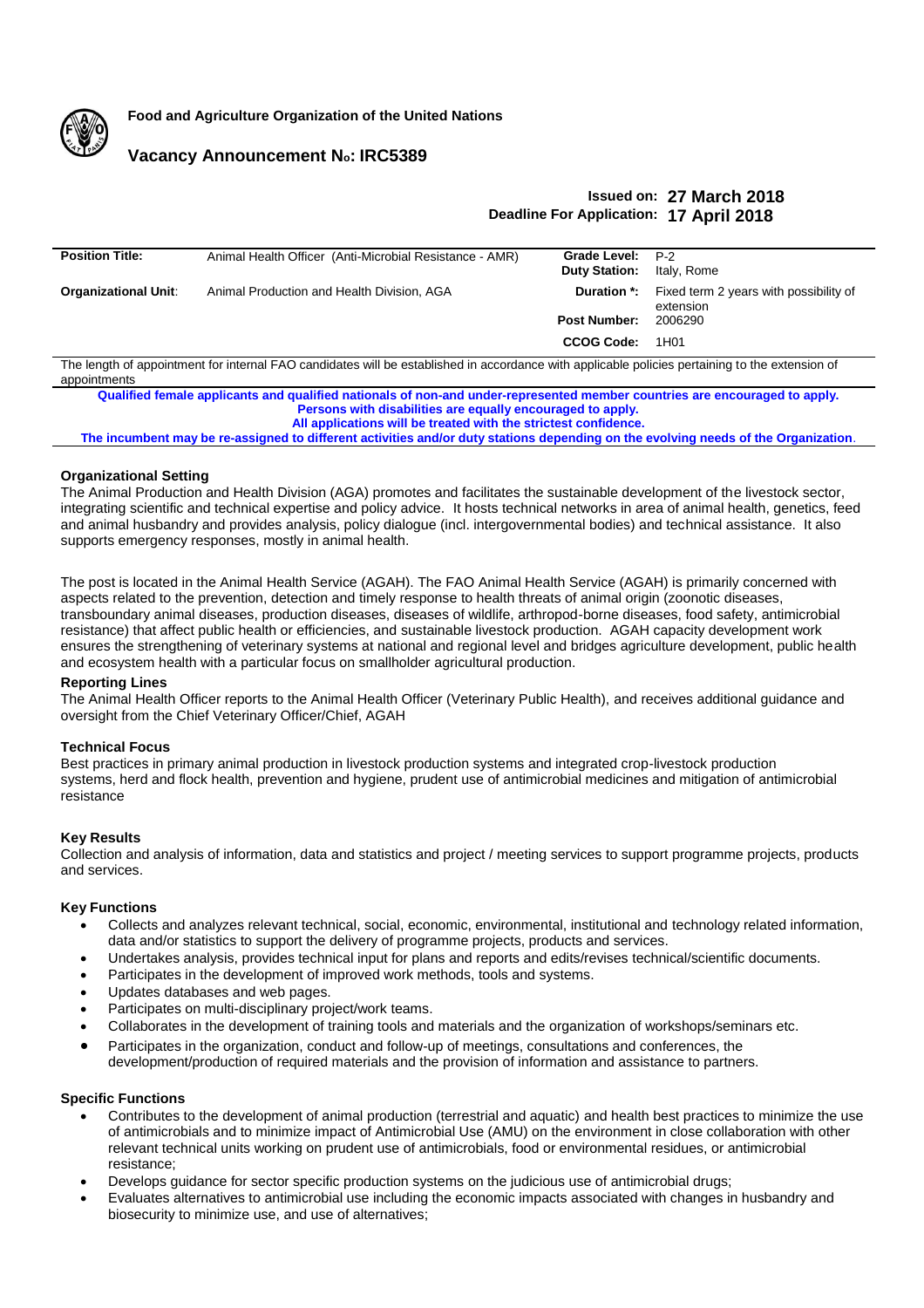- Provides technical and policy support to implement the FAO Action Plan on AMR, including the area of AMU and AMR in the environment;
- Collaborates with the Tripartite (FAO-OIE-WHO) and other international and regional stakeholders working on antimicrobial resistance;
- Prepares reports and briefs on best practices at farm and market level, AMU and AMR, upon request;
- Collaborates with other technical departments, divisions, and services developing standards to control risks associated with AMR in food safety, water and land quality and management, market practices, and environmental monitoring.

#### **\_\_\_\_\_\_\_\_\_\_\_\_\_\_\_\_\_\_\_\_\_\_\_\_\_\_\_\_\_\_\_\_\_\_\_\_\_\_\_\_\_\_\_\_\_\_\_\_\_\_\_\_\_\_\_\_\_\_\_\_\_\_\_\_\_\_\_\_\_\_\_\_\_\_\_\_\_\_\_\_\_\_\_\_\_\_\_\_\_\_\_\_\_\_\_\_\_\_\_\_\_\_ CANDIDATES WILL BE ASSESSED AGAINST THE FOLLOWING**

## **Minimum Requirements**

- Advanced university degree in veterinary medicine with an advanced university specialization in veterinary microbiology, pharmacology, regulatory medicine or related field
- Three years of relevant experience in animal health, infectious disease management, medical microbiology and antimicrobial resistance, including regulatory aspects, and standard setting
- Working knowledge of English, French or Spanish and limited knowledge of one of the other two or Arabic, Chinese, Russian

## **Competencies**

- Results Focus
- **•** Team Work
- Communication
- Building effective relationships
- Knowledge Sharing and Continuous Improvement

## **Technical/Functional Skills**

- Work experience in more than one location or area of work, particularly in field positions is desirable
- Extent and relevance of experience in collecting and analysing technical information and data
- Extent and relevance of knowledge and experience in medical microbiology, infectious disease management, animal disease surveillance and/or risk management programmes at farm and marketing level
- Extent and relevance of experience in the preparation, editing and revision of technical/scientific documents and in organizing technical meetings and workshops
- Extent and relevance of experience in technical work on matters related to animal health and food safety, epidemiology, terrestrial and/or aquatic animal health, laboratory and diagnostic methods

**\_\_\_\_\_\_\_\_\_\_\_\_\_\_\_\_\_\_\_\_\_\_\_\_\_\_\_\_\_\_\_\_\_\_\_\_\_\_\_\_\_\_\_\_\_\_\_\_\_\_\_\_\_\_\_\_\_\_\_\_\_\_\_\_\_\_\_\_\_\_\_\_\_\_\_\_\_\_\_\_\_\_\_\_\_\_\_\_\_\_\_\_\_\_\_\_\_\_\_\_\_\_** Please note that all candidates should adhere to *FAO Values of Commitment to FAO, Respect for All and Integrity and Transparency.*

## **ADDITIONAL INFORMATION**

- All candidates should possess computer/word processing skills
- Your application will be screened based on the information provided in your iRecruitment online profile (see "*How to Apply*"). We strongly recommend that you ensure that the information is accurate and complete including employment record, academic qualifications and language skills

**\_\_\_\_\_\_\_\_\_\_\_\_\_\_\_\_\_\_\_\_\_\_\_\_\_\_\_\_\_\_\_\_\_\_\_\_\_\_\_\_\_\_\_\_\_\_\_\_\_\_\_\_\_\_\_\_\_\_\_\_\_\_\_\_\_\_\_\_\_\_\_\_\_\_\_\_\_\_\_\_\_\_\_\_\_\_\_\_\_\_\_\_\_\_\_\_\_\_\_\_\_\_**

- Please note that FAO will only consider academic credentials or degrees obtained from an educational institution recognised in the IAU/UNESCO list
- Other similar positions at the same level may be filled from this vacancy notice and the endorsed candidates will be considered for the Employment Roster for a period of 2 years
- Candidates may be requested to provide performance assessments

#### **\_\_\_\_\_\_\_\_\_\_\_\_\_\_\_\_\_\_\_\_\_\_\_\_\_\_\_\_\_\_\_\_\_\_\_\_\_\_\_\_\_\_\_\_\_\_\_\_\_\_\_\_\_\_\_\_\_\_\_\_\_\_\_\_\_\_\_\_\_\_\_\_\_\_\_\_\_\_\_\_\_\_\_\_\_\_\_\_\_\_\_\_\_\_\_\_\_\_\_\_\_\_ REMUNERATION**

A competitive compensation and benefits package is offered. For information on UN salaries, allowances and benefits, click on the following link: [http://www.un.org/Depts/OHRM/salaries\\_allowances/salary.htm](http://www.un.org/Depts/OHRM/salaries_allowances/salary.htm) **\_\_\_\_\_\_\_\_\_\_\_\_\_\_\_\_\_\_\_\_\_\_\_\_\_\_\_\_\_\_\_\_\_\_\_\_\_\_\_\_\_\_\_\_\_\_\_\_\_\_\_\_\_\_\_\_\_\_\_\_\_\_\_\_\_\_\_\_\_\_\_\_\_\_\_\_\_\_\_\_\_\_\_\_\_\_\_\_\_\_\_\_\_\_\_\_\_\_\_\_\_\_**

## **HOW TO APPLY**

To apply, visit the iRecruitment website a[t http://www.fao.org/employment/irecruitment-access/en/](http://www.fao.org/employment/irecruitment-access/en/) and complete your online profile. Only applications received through iRecruitment will be considered.

Candidates are requested to attach a letter of motivation to the online profile.

Vacancies will be removed from iRecruitment at 23:59 Central European Time (CET) on the deadline for applications date. We encourage applicants to submit the application well before the deadline date.

If you need help, or have queries, please contact: [iRecruitment@fao.org](mailto:iRecruitment@fao.org)